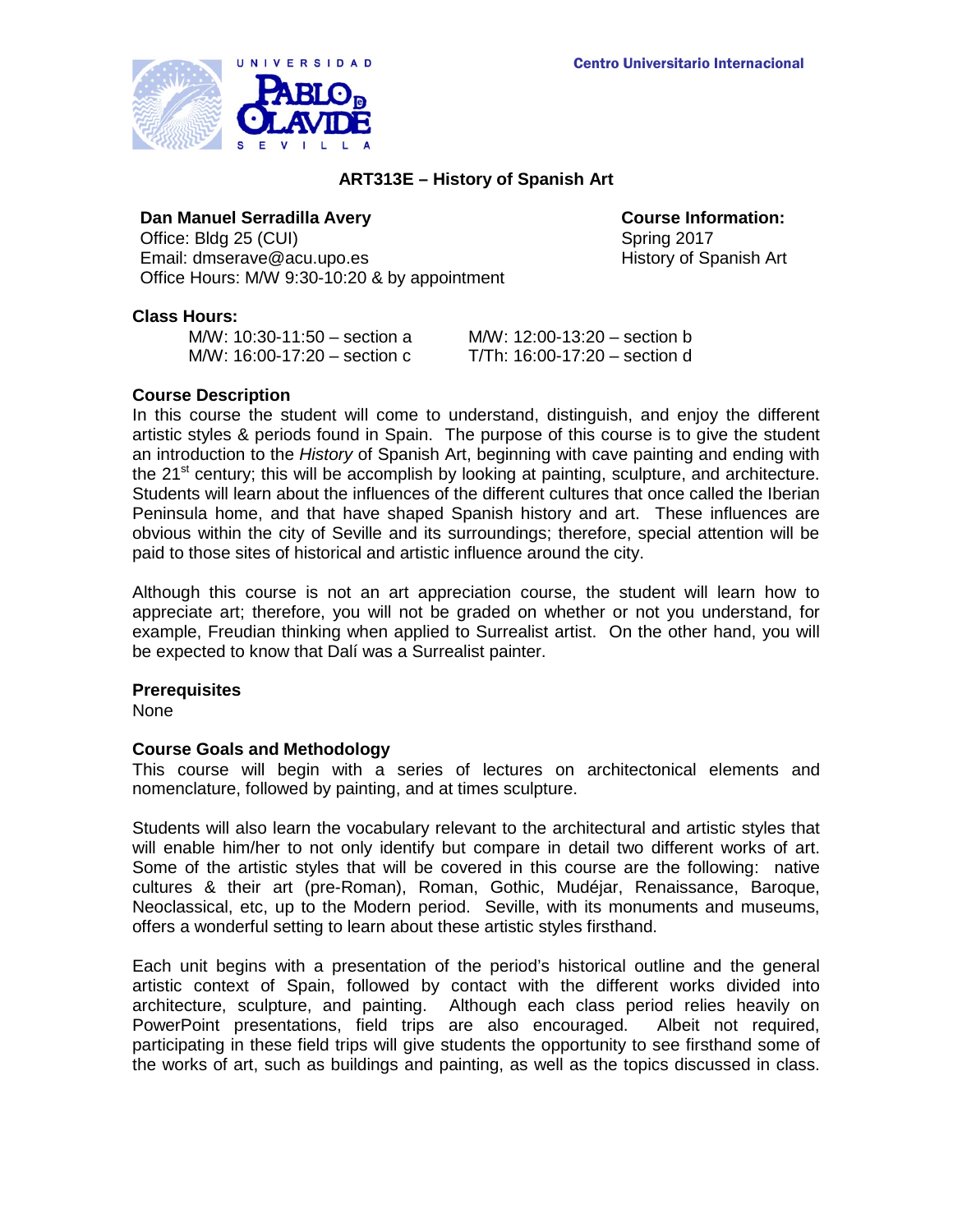### **Learning Objectives**

Students should be able to identify, analyze and critically evaluate the most important artistic manifestations in Spain, and specifically to Seville. By doing so, the student can interpret and compare the function of basic architectural components such as arches and buttresses; be able to develop the basic vocabulary of architectural terminology and typology necessary to understand and describe architecture. Furthermore the student should be able to describe the decisive periods for the formation of Seville's identity: Islamic art and its legacy of eight centuries, and the artistic production in the Golden centuries with its contradictions and excesses (such as the Baroque); to be able to place the works of art studied in the course and assess their time and place in history, taking into account the influence of different peoples and civilizations. And finally to be able to s*ummarize each artistic period (or author), providing the general background for the analysis of the most representative works of art included in the syllabus.*

### **Required Texts**

Serradilla Avery, Dan M.*, A History of Spanish Art.* (UPO, 2009). (This text should be purchased by the student after the first day of class; purchasing locations will be announce in class).

### **Additional bibliography**

Gombrich, E.H., *The Story of Art.* London, 2006). Moffitt, J., *The Arts in Spain*. (London, 1999). Harris, J., *Art History: The Key Concepts*. (London, 2006). Sánchez Mantero, R., *A Short History of Seville*. (Seville, 1992).

#### **Online material**

The effort has been made to provide the student with quick and easy access to some material, assignments, and study guides via the internet (such as dropbox). For example, all pictures used in class will be available for your viewing online. It is important that the student reviews these pictures, as they will be part of the examination.

To access the material just click on the link sent to you by your professor within the first week of classes.

It is the student's responsibility to check the online material on a regular basis, since many assignments will be posted on-line and will not be announced in class. Also, the student is responsible to make sure that they can access this platform.

### **General Course Policies**

Please keep your mobile devices turned off during class. The usage of mobile devices during class time will result on an automatic absence. (See absence policy below).

Personal computers (or tablets) can be used in class for note-taking; however, the misuse of this device will result in losing this privilege. No food is to be consumed in class.

### **Course Requirements and Grading**

Oral participation is very important, and each student is expected to contribute enthusiastically and to be courteous while in class. The participation grade will take into account the initiative and creativity during the different activities scheduled during the course, but also any outside activity that the student may participate in.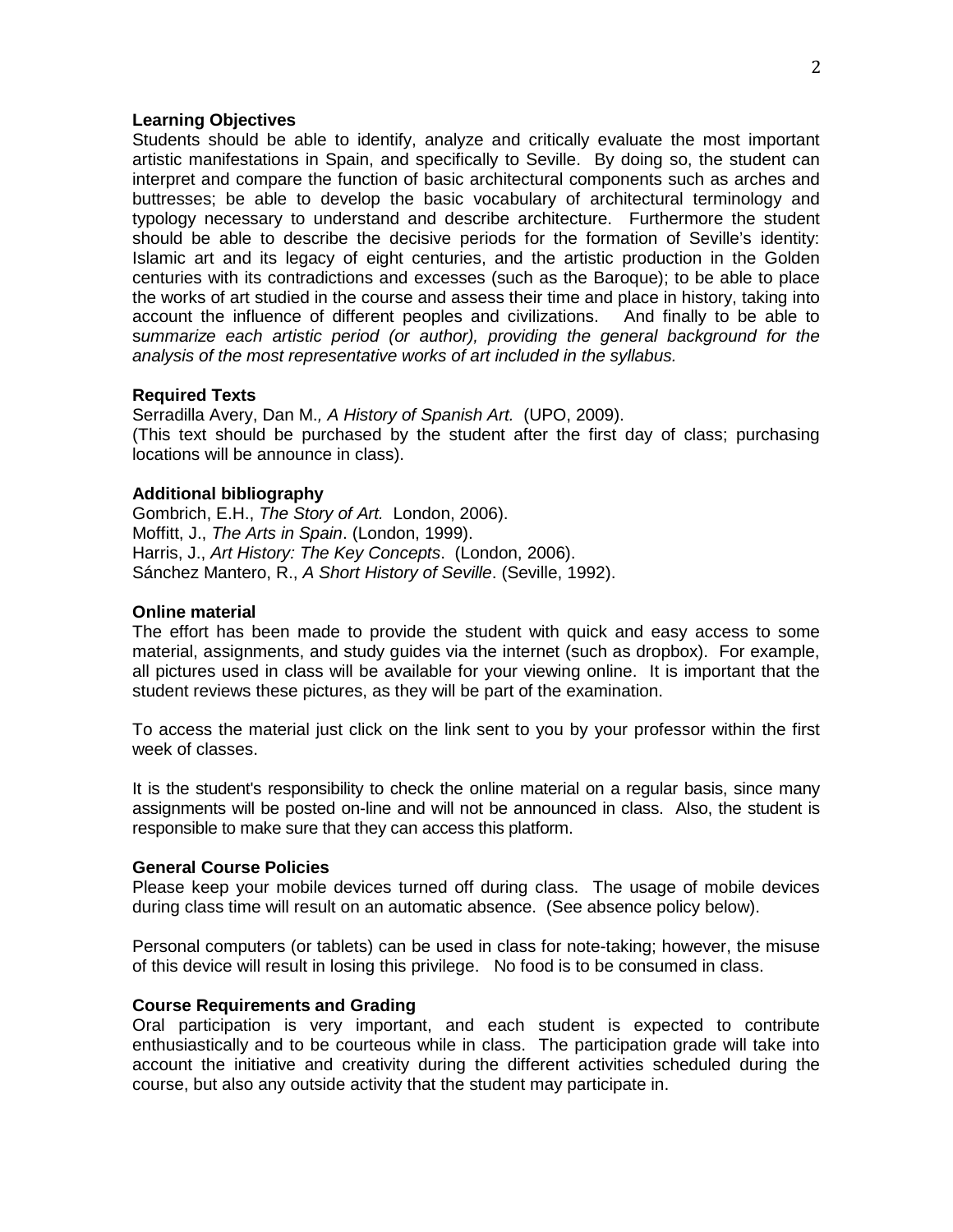Students must come prepared to class, which means that each chapter must be read *prior* to class (excluding the first two days of classes), and students are expected to arrive on time. Furthermore, after every chapter, students will be given a series of questions regarding the readings. These questions, which will be posted online from day one, must be submitted via email (on the body of the email, no attachments please), and are due by 10am on the following session/class time. Failure to adhere to these rules will result on an automatic zero for each assignment. These questions can also serve as a study guide, since some of the questions may appear in the examination.

The above mentioned questions will also be the basis for the two quizzes which will be giving in the beginning of class and without prior announcement. There will also a nonrequire visit to Seville's Fine Arts Museum. The purpose of the visit is to practice and see first hand the information provided in class. The new material learnt at the museum may also be part of the final examination. Finally, there are two exam: a midterm and a final examination.

The final grade is broken down as follows:

| <b>Class Participation</b> | 10%            |
|----------------------------|----------------|
| <b>Chapter Assignment</b>  | 10%            |
| <b>Quizzes</b>             | 20% (10% each) |
| Exams                      | 60% (20% each) |

All assignments will be graded using the Spanish grade scale, please see the UPO student handbook for further detail.

## **Attendance and Punctuality**

Attendance is mandatory. More than 3 unexcused absences will result in the lowering of the final grade. Students with more than 2 such absences may not challenge the final grade received. Punctuality is required – lateness will be penalised by 0.5 (over 15 mins) or 1 absence (over 30mins). Students who were absence for medical reasons, must submit a physician note upon their return to class.

Students who miss class, regardless of reason, must contact their professor in order to find out which material they have missed.

## **Missed or Late Work**

Unless otherwise stated, all assignments must be typed according to the guidelines given and must be submitted at the beginning of each class, or the given time if submitted online. No late assignments will be graded (any time after the beginning of class) unless it is due to an excused absence (usually medical). Missed or late work will be automatically given a zero.

## **Academic Dishonesty**

Academic integrity is a guiding principle for all academic activity at Pablo de Olavide University. Cheating on exams and plagiarism (which includes copying from the internet) are clear violations of academic honesty. A student is guilty of plagiarism when he or she presents another person's intellectual property as his or her own. The penalty for plagiarism and cheating is a failing grade for the assignment/exam and a failing grade for the course. Avoid plagiarism by citing sources properly (using footnotes or endnotes and a bibliography).